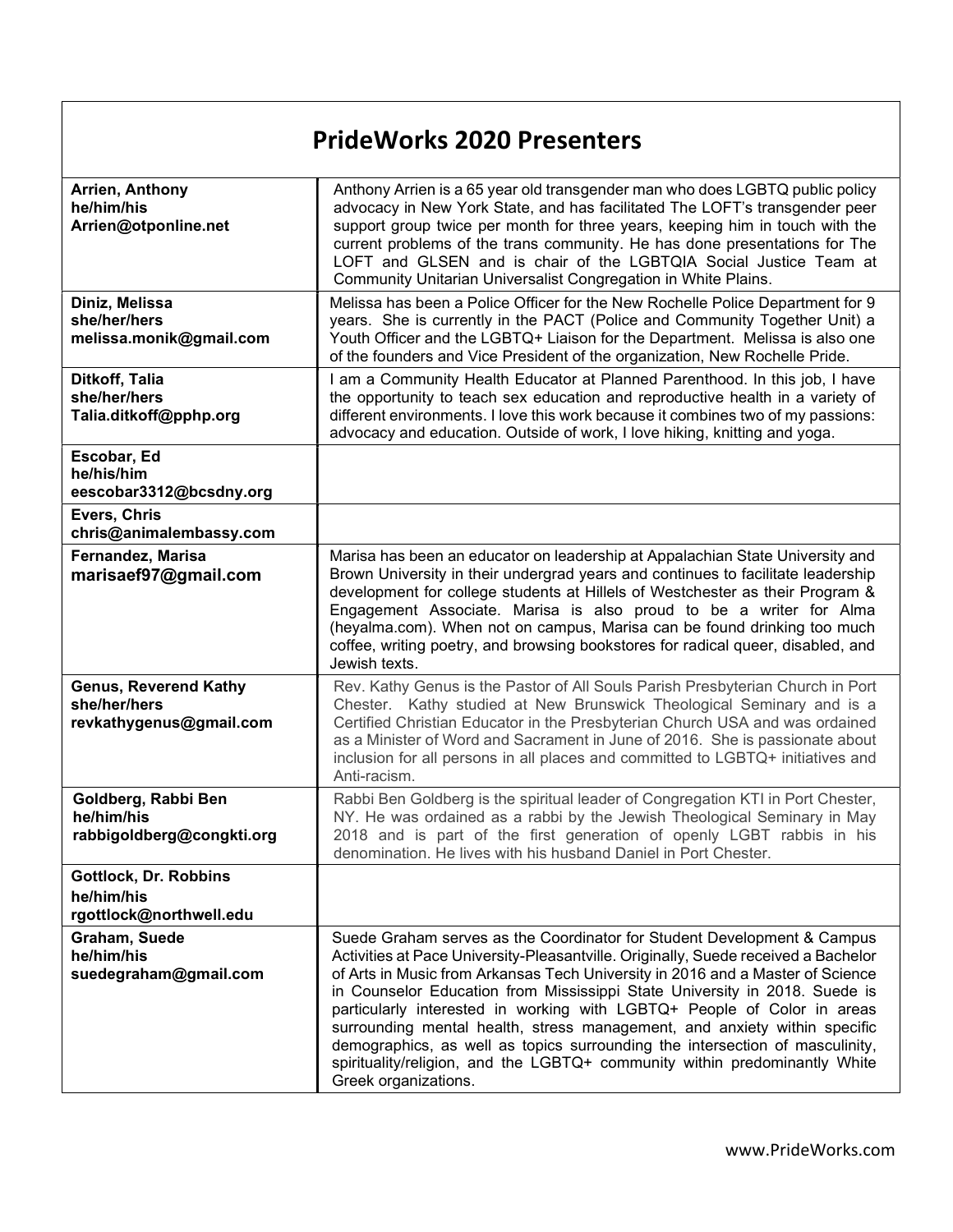| Greeman, Rachel<br>she/her/hers<br>rachel@geeksout.org         | Rachel is a long-time activist. Writer by day and cosplayer by night, Rachel has<br>a long and sordid history with queer activism and geek culture. She is on the<br>GeeksOut Board of Directors and served as the media coordinator for Flame<br>Con. GeeksOut! rallies, empowers and promotes the queer geek community. It<br>is a non-profit organization aimed at discussing queer visibility in geek media.                                                                                                                                                                                                                                                                                                                                                                            |
|----------------------------------------------------------------|---------------------------------------------------------------------------------------------------------------------------------------------------------------------------------------------------------------------------------------------------------------------------------------------------------------------------------------------------------------------------------------------------------------------------------------------------------------------------------------------------------------------------------------------------------------------------------------------------------------------------------------------------------------------------------------------------------------------------------------------------------------------------------------------|
| Haigis, Liana<br>she/her, they/them<br>liana.haigis@gmail.com  | Liana Haigis is the Co-President of Mamaroneck High School's Gender &<br>Sexuality Alliance. She's been working for four years to educate young people<br>about LGBTQ+ issues through her school and GLSEN's NYC Chapter. Liana<br>will be honored this Spring with GLSEN Hudson Valley's 2020 Leadership<br>Award.                                                                                                                                                                                                                                                                                                                                                                                                                                                                         |
| Heyward, Wynn<br>they/them<br>swynnheyward@gmail.com           | I am a LGBTQ Community Outreach Worker for NYC Health + Hospitals. My<br>passion, which also is my job, is to connect youth & individuals to affirming<br>resources & services. To be a person of resource & to share my story with the<br>hope that someone can relate & feel less alone.                                                                                                                                                                                                                                                                                                                                                                                                                                                                                                  |
| Hussain, Nasreen<br>she/her/hers<br>nhussain@pace.edu          | Nasreen Hussain currently works as Assistant Director for Student Success at<br>Pace University. She previously worked in media with positions at FiOS1 News,<br>The Daily News, CNBC, and Fox 5 NY. She received her undergraduate degree<br>in Journalism and Media Studies and English from Rutgers University in 2009,<br>and returned a year later for her master's degree in Communication and<br>Information Studies. She enjoys volunteering for various organizations and<br>currently serves on the executive board of the Rutgers Club of New York City,<br>as well as the board for a non-profit called A Walk To Believe. She also<br>volunteers as the PR and Marketing advisor for the Alpha Chi Omega sorority<br>chapter at Rutgers. Nasreen currently lives in the Bronx. |
| Jacobs, Laura A.<br>she/he/they/none<br>laura@lauraajacobs.com | Jacobs, LCSW-R is a Trans and GenderQueer-identified<br>Laura A.<br>psychotherapist, activist, writer, and public speaker in the NYC area working<br>with transgender and gender-nonconforming individuals, LGBTQ communities,<br>and is the first trans and genderqueer-identified Chair of the Board of Directors<br>for the Callen-Lorde Community Health Center. She has been featured in TV,<br>radio, and print media, has presented at countless community and healthcare<br>conferences, professional organizations, medical schools, and other<br>organizations. As Lawrence Jacobs, she worked as a musician, composer,<br>photographer, and less glamorous positions such as corporate middle manager.<br>www.LauraAJacobs.com                                                   |
| James, Chip<br>chipjames@optonline.net                         | Chip James, LCSW, has been a school social worker for over 30 years. He has<br>been a group facilitator and trainer for CANDLE, The Rockland Pride Center,<br>NYS Department of Health, National Association of Social Workers and the<br>American Psychological Association. His stories appear in One Teacher in<br>Ten, edited by Kevin Jennings (Alyson Books.) He practices psychotherapy in<br>Nyack, NY (914-980-1545.)                                                                                                                                                                                                                                                                                                                                                              |
| Jeyalingam, Brintha<br>She/her/hers<br>bjeyalingam@mspny.org   | Brintha joined My Sisters' Place in October 2017 and is responsible for<br>managing the Community Education and Prevention program. Brintha<br>developed her training and education experience at Atlsean-Burma, a human<br>rights organization based in Bangkok, Thailand. At Altsean, Brintha delivered<br>training courses to women activists from Burma covering a range of topics<br>including human rights and leadership skills. She has worked with survivors of<br>domestic violence at Sakhi for South Asian Women and Safe Homes of Orange<br>County. Brintha was also a Case Planner at Graham-Windham in West Harlem.<br>Brintha received her Bachelor's degree from Emerson College and her Master's<br>in Social Work from Columbia University.                              |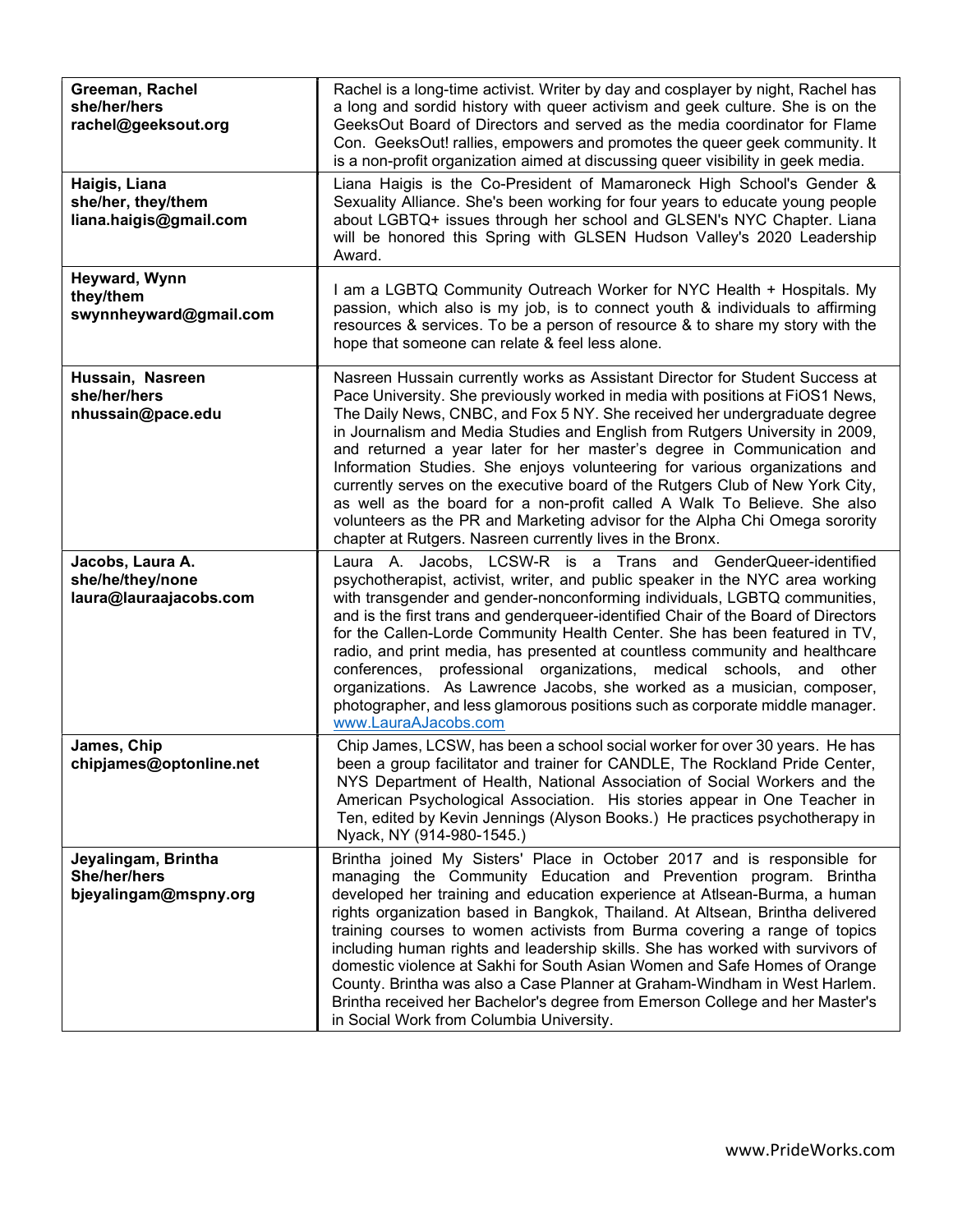| Kaufman, Sophie<br>she/her/hers<br>skaufman@pace.edu               | Sophie Kaufman is a Mindfulness-Based Stress Reduction Teacher, trained at<br>UMass Medical School Center for Mindfulness in Medicine, Health Care, and<br>Society. She teaches undergraduate courses in MBSR and Mindfulness and<br>Cultural Intelligence and has presented and published on mindfulness and<br>cross-cultural understanding. She is passionate about helping people bring<br>mindfulness into their daily lives to enhance their capacity for joy, kindness, and<br>wisdom, and to develop greater resilience in the face of life's stressors.                                                                                                                                                                                                                                                                                                                                                                                                                                                                                                                                  |
|--------------------------------------------------------------------|---------------------------------------------------------------------------------------------------------------------------------------------------------------------------------------------------------------------------------------------------------------------------------------------------------------------------------------------------------------------------------------------------------------------------------------------------------------------------------------------------------------------------------------------------------------------------------------------------------------------------------------------------------------------------------------------------------------------------------------------------------------------------------------------------------------------------------------------------------------------------------------------------------------------------------------------------------------------------------------------------------------------------------------------------------------------------------------------------|
| Kirrane, Ryan<br>he/him/his<br>ryan@loftgaycenter.org              | Ryan Kirrane is the Volunteer & Membership Manager at The LOFT: LGBT<br>Community Center in White Plains and is also a student in the Master's in Social<br>Work program at Lehman College. He loves advocacy and policy change. Ryan<br>is super excited to be a presenter at PrideWorks this year!                                                                                                                                                                                                                                                                                                                                                                                                                                                                                                                                                                                                                                                                                                                                                                                              |
| Koehler, Alec<br>he/him/his<br>akoehler@pace.edu                   | Alec is a recent graduate of New York University, having received his Master's<br>degree in Higher Education and Student Affairs. Throughout grad school, Alec<br>worked in Student Development and Campus Activities at Pace University, and<br>transitioned to his role as Retention Programs Manager in the Office for Student<br>Success at the end of his program. As the 2018-2019 LGBTQA Employee<br>Advocate of the Year, he is very involved with the LGBTQ+ community on<br>campus, serving as the Staff Advisor for Queer Society, hosting the annual drag<br>bingo show, and more! Originally from Milwaukee, WI, he received his<br>undergraduate degree in Psychology and Spanish from the University of<br>Wisconsin in 2016. After spending some time in Chicago, Alec made his way to<br>New York City, where he now lives in Brooklyn. Outside of work, you can find<br>Alec hanging out with his pets, watching Bon Appétit videos, or reading in the<br>many parks NYC has to offer!                                                                                          |
| Langer, Dr. Miriam<br>miriamlanger@gmail.com                       | Dr. Miriam Langer received her Doctor of Medicine degree from Tel Aviv<br>University's Sackler School of Medicine, New York Program. She completed her<br>residency in Pediatrics at Maimonides Medical Center in Brooklyn, New York.<br>She is a board certified pediatrician, currently in her 3rd year of her post-doctoral<br>fellowship in Adolescent Medicine at Children's Hospital at Montefiore/Albert<br>Einstein College of Medicine, Bronx, New York. She has clinical expertise in<br>pediatric transgender care, pediatric and adolescent gynecology including<br>adolescent reproductive healthcare as well as adolescent wellbeing including<br>medical management of eating disorders and substance use disorder. Dr.<br>Langer is a member of the American Academy of Pediatrics (AAP), Society of<br>Adolescent Health and Medicine (SAHM) and North American Society of<br>Pediatric and Adolescent Gynecology (NASPAG). Dr. Langer's research<br>interests include obesity management for adolescent patients and reproductive<br>healthcare for gender diverse adolescents. |
| Maxam, Sue<br>she/her/hers<br>smaxam@pace.edu                      | Dr. Sue Maxam is the Assistant Vice President for Student Success at Pace<br>University where she has worked for nearly 3 decades in leadership roles<br>advising,<br>relating<br>to<br>student engagement,<br>admissions,<br>academic<br>enrichment/support, and career services. Currently, Sue supervises five units<br>focusing on creating a transformative student experience. Sue has created and<br>teaches undergraduate and graduate courses in Peace, Justice and<br>Sustainability, and is active in a wide variety of social justice initiatives. She has<br>won numerous awards for leadership, mentoring, student engagement, advising<br>and teaching, including Pace University's Diversity Leadership Award and the<br>NYS ACE Women's Network Catalyst Award for Women Leaders. Sue is a<br>proud ally and advocate for the LGBTQA community.                                                                                                                                                                                                                                  |
| <b>Moffatt, Michael</b><br>mmoffattphd@comcast.net                 |                                                                                                                                                                                                                                                                                                                                                                                                                                                                                                                                                                                                                                                                                                                                                                                                                                                                                                                                                                                                                                                                                                   |
| Mustacchi, Johanna<br>she/her/hers<br>johanna.mustacchi@chufsd.org |                                                                                                                                                                                                                                                                                                                                                                                                                                                                                                                                                                                                                                                                                                                                                                                                                                                                                                                                                                                                                                                                                                   |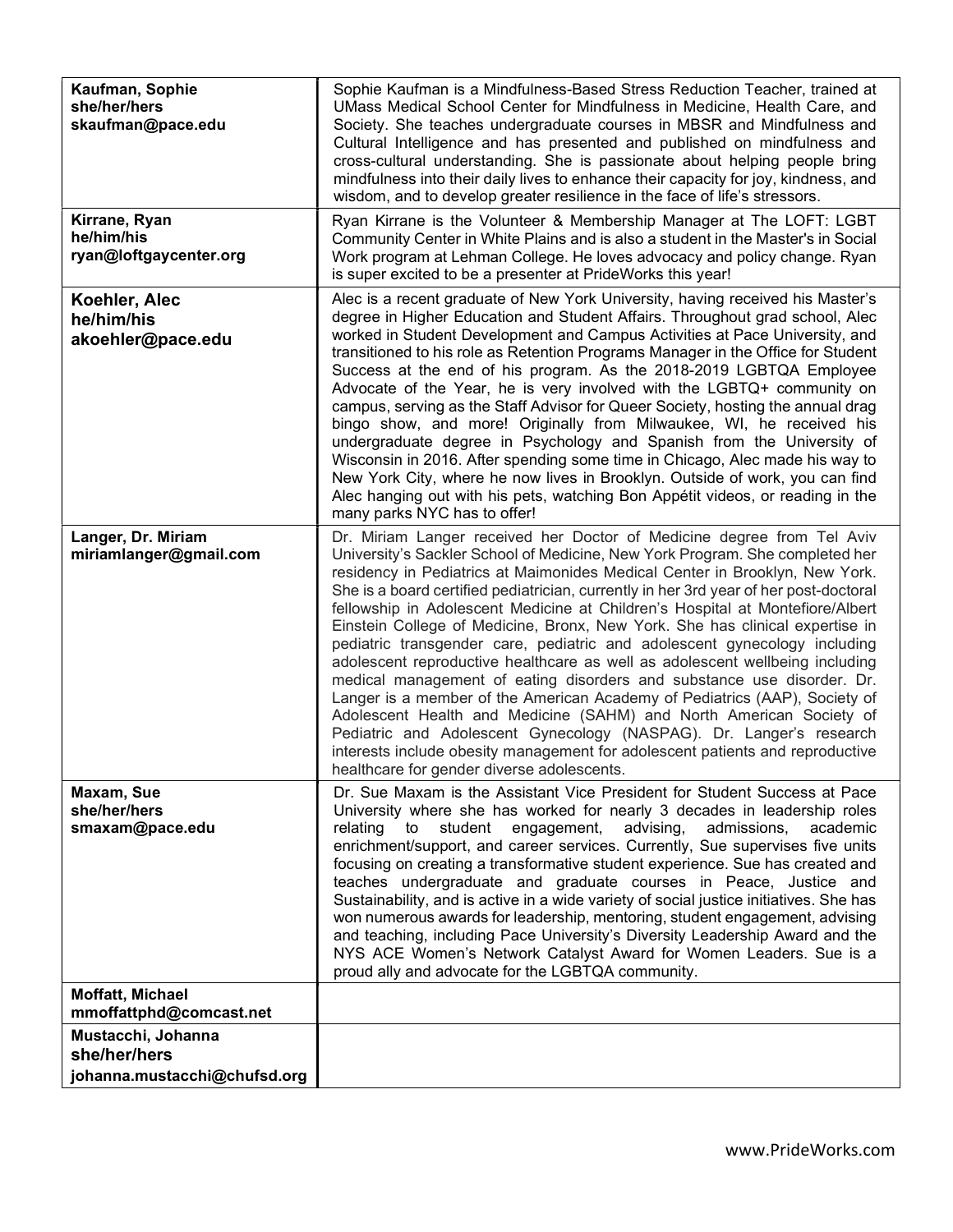| Nichols, Amy<br>she/her/hers                                       | Amy Nichols currently works as a high school counselor at the Hewitt School in<br>Manhattan. Previously, she worked at WJCS Center Lane facilitating groups<br>for LGBTQ+ youth and families and conducting trainings for schools and<br>organizations. She received a BA in Psychology from Carleton College and an<br>EdM in school counseling from Teachers College, Columbia University. This is<br>her 4th time presenting at PrideWorks.                                                                                                                                                                                                                                                                                                                                                                                                          |
|--------------------------------------------------------------------|---------------------------------------------------------------------------------------------------------------------------------------------------------------------------------------------------------------------------------------------------------------------------------------------------------------------------------------------------------------------------------------------------------------------------------------------------------------------------------------------------------------------------------------------------------------------------------------------------------------------------------------------------------------------------------------------------------------------------------------------------------------------------------------------------------------------------------------------------------|
| Nichols, Andy                                                      | Andy Nichols is a math and special education teacher at Woodlands Middle High<br>School in Hartsdale, where he established the school's first Gender and<br>Sexuality Alliance in 2018. Andy received a BA in American Studies from<br>Carleton College and an MS in Adolescence Education from Mercy College.                                                                                                                                                                                                                                                                                                                                                                                                                                                                                                                                          |
| O'Hanlon. Reverend Jim<br>he/him/his<br>johanlon.stpauls@gmail.com | Reverend Jim O'Hanlon has been a Pastor in the Evangelical Lutheran Church<br>in America since 2000, of St. Paul's since 2010 and is the president of the<br>Council of Community Services of Port Chester and Rye Brook. He has served<br>ministries in Manhattan, the Bronx, and Westchester as well as a year on the<br>staff of a congregation of the United Church of Christ. Reverend O'Hanlon<br>earned a Master of Divinity from Union Theological Seminary and a Master of<br>Sacred Theology from the Lutheran Theological Seminary in Philadelphia. He<br>was as an adjunct professor and has collaborated with colleagues of various<br>faiths. Raised in a large, Irish, Roman Catholic family, he has a keen interest in<br>the liturgical, social and church reforms of Pope John XXIII and the Second<br>Vatican Council in the 1960s.  |
| Nicodemo, Anthony<br>he/him/his<br>tgerhoops@aol.com               | Anthony Nicodemo is currently the boys' varsity basketball coach at Saunders<br>High School and a social studies teacher at Clark Academy. He currently is the<br>President of the Hudson Valley Stonewall Democrats, a member of<br>NYSUT's LGBT Task Force and the chair of the City of Yonkers LGBTQ<br>Advisory Board.                                                                                                                                                                                                                                                                                                                                                                                                                                                                                                                              |
| Quinones, Ariana<br>they/them/their<br>arianaq@ywcawpcw.org        | Since their graduation from Smith College in 2016 (BA/English) Ariana has been<br>engaged in refining leadership programming for young women of color. They<br>honed their own leadership skills at Smith where they were president of Wilder<br>House, was involved in Organizing for Undocumented Students and was named<br>the 2014-2015 Student Leadership Awards Social Justice Advocate. After a<br>corporate internship in Pfizer's legal department they joined the Bold Women's<br>Leadership Network at Rutgers University - Newark for the launch of the<br>program and served as the National Program Coordinator for BOLD for two<br>years. Currently they serve as the Next Gen and Women's and Research<br>Education Fund (WREF) Coordinator for YWCA White Plains & Central<br>Westchester.                                             |
| Scott, Lisa<br>she/her/hers<br>Iscott@wjcs.com                     | Lisa Scott is the Program Director for WJCS' Center Lane where LGBTQ+ youth<br>ages 13-21 create community, connect with culture and contribute to the world<br>- where she is one of only two professionals in Westchester County dedicated<br>solely to serving LGBTQ+ youth! Lisa has spent her work life developing ways<br>to help teens avoid life-limiting behaviors and reach their full potential. She's<br>worked on teen pregnancy, designed a bullying-prevention program that has<br>been used all over the U.S., and has educated thousands of youth in how to<br>have healthy relationships free of abuse. Lisa enjoys defending Hufflepuffs,<br>creating safe Queer spaces, thinking about how to change the world and trying<br>to do it, watching more geeky TV and movies than she should, and playing on<br>stage with her friends. |
| Segarra-Otero, Emmanuel<br>he/him/his<br>eseg90@yahoo.com          | Emmanuel has been an LGBTQ advocate since the age of 14, including<br>assisting WJCS' Center Lane, and being Secretary to the Yonkers LGBTQ<br>Board. Over the years, he has advocated for and educated youth, facilitated<br>groups, and informed the public for a better understanding of the LGBTQ<br>community.                                                                                                                                                                                                                                                                                                                                                                                                                                                                                                                                     |